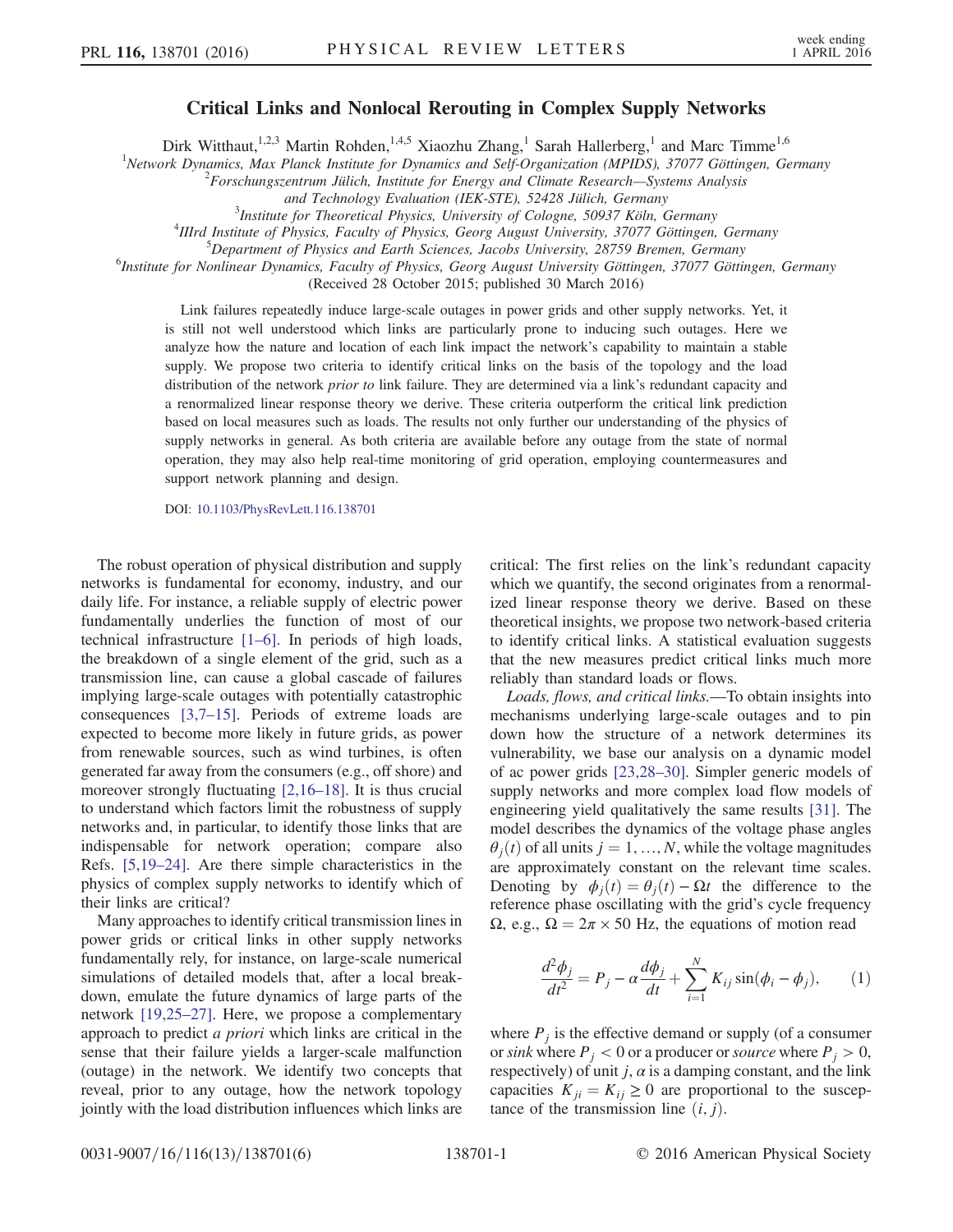<span id="page-1-3"></span>The power flow

$$
F_{ij} = K_{ij} \sin(\phi_i - \phi_j) \tag{2}
$$

from unit  $i$  to  $j$  is then determined via the units' phase difference such that the (relative) load is given by  $L_{ij} = F_{ij}/K_{ij} = \sin(\phi_i - \phi_j)$ . Stable stationary operation is then given by a synchronized ("phase-locked") solution with fixed phase differences  $\phi_i - \phi_i$  [\[1,30,51](#page-4-0)–59].

How can we identify which links are critical? The load distribution of a given supply network in normal stationary operation may serve as a first hint. Because of the distributed nature of sources and sinks and the topology of the network, some links are much more loaded than others (Fig. [1](#page-1-0)). Intuitively, rerouting the load of a highly loaded link should be harder than that of a less loaded one [\[60,61\]](#page-5-0). It has been shown that attacks on highly loaded links on average have more severe consequences than random failures (see, e.g., [\[9,12\]](#page-4-7)).

Interestingly, whether or not the failure of a particular link induces network desynchronization is often not predictable by local measures such as the load. Single link

<span id="page-1-0"></span>

FIG. 1. Limits to predicting critical links by local measures. (a) Stationary loads in a coarse-grained model of the British power grid. For three links  $(a, b)$  the loads  $L_{ab} = F_{ab}/K_{ab}$  are indicated. (b) The load does not necessarily indicate whether a local failure causes a desynchronization and thus a major malfunction. (b1) A highly loaded link [labeled "link 1" in panel (a)] induces desynchronization and is thus critical. (b2) Moderately loaded link "2" still induces desynchronization and thus is also critical. (b3) In the same network, even a more heavily loaded link "3" does not yield desynchronization and leaves the network fully functional. Accordingly, link 3 is highly loaded but noncritical (stable). We analyze critical links for test networks based on the topology of the British transmission grid [\[10,28\]](#page-4-8): Transmission lines have a capacity  $K_0 = 15 \text{ s}^{-2}$ , except for lines connecting to generator nodes which have doubled capacity. Ten nodes are randomly chosen as generators  $(\Box, P_j = +11P_0)$  and the others as consumers ( $\circ$ ,  $P_j = -P_0$ ), with  $P_0 = 1$ s<sup>-2</sup>, modeling a heavily loaded grid. Other test grids exhibit qualitatively the same phenomena [\[31\]](#page-4-6).

failures may have completely distinct consequences for global network operation, largely independent of load: For instance, whereas the failure of one highly loaded link [link 1 in Fig. [1\(a\)](#page-1-0)] may cause a desynchronization of phases and thus a large-scale outage [see Fig.  $1(b1)$ ], the failure of a less and only moderately loaded link (link 2) may still induce large-scale outage [Fig. [1\(b2\)](#page-1-0)]. This notwithstanding, the failure of a third link (link 3) that is more highly loaded than link 2 is uncritical to network operation [Fig. [1\(b3\)\]](#page-1-0). So predicting outages based on a link's load alone may have substantial limitations.

In what follows, we classify all links of a network into "critical" ones, those whose failure induces long-term desynchronization and thus a nonfunctional network state, and "stable" ones, those whose failure leaves the network functional. In particular, we integrate the equations of motion [\(1\)](#page-0-0) numerically starting from a stationary state of normal operation (phase locking). As it turns out, which links are critical depends jointly on the global topological structure of a network and its collective dynamics, in particular, on the link's location within the grid topology and the entire grid's load distribution.

Quantifying network redundancy.—For a supply network to remain stable, it needs sufficient options for rerouting the (directed) flow  $F_{ab}$  originally assigned to a failing link  $(a, b)$ . Therefore, a sufficient degree of redundancy of the remaining network matters to reliably detect critical links. How much redundancy is sufficient?

To identify critical links, we quantify the redundancy as follows: If the link  $(a, b)$  fails, the (directed) flow  $F_{ab}$  has to reroute over alternative paths in the network. However, the links along these paths have only a limited residual capacity  $K_{ij} - F_{ij}$  to take over this flow. We define the redundant capacity  $K_{ab}^{\text{red}}$  of a link  $(a, b)$  as the maximum flow that can be transmitted from unit  $a$  to  $b$  over the residual network excluding link  $(a, b)$  (see [\[31\]](#page-4-6) for an algorithm to determine it). The redundant capacity is approximately given by

<span id="page-1-1"></span>
$$
K_{ab}^{\text{red}} = \sum_{\text{paths} \atop a \to b} \min_{(i,j) \in a \to b} (K_{ij} - F_{ij}), \tag{3}
$$

that is, the minimum residual capacity across the links  $(i, j)$ on a path  $a \rightarrow b$ , summed over different alternative paths  $a \rightarrow b$  in the residual network which do not share a "bottleneck," i.e., a link  $(i, j)$  where the minimum in [\(3\)](#page-1-1) is attained. If there is only one such path, then the expression becomes exact. We thus propose to consider the ratio of the actual flow and the redundant capacity as a measure to predict critical links as

<span id="page-1-2"></span>
$$
|F_{ab}/K_{ab}^{\text{red}}| > h \Rightarrow \text{predicted to be critical,}
$$
  

$$
|F_{ab}/K_{ab}^{\text{red}}| \le h \Rightarrow \text{predicted to be stable,}
$$
 (4)

where  $h$  is a threshold value that can be optimized for any given specific prediction. Figure [2](#page-2-0) illustrates that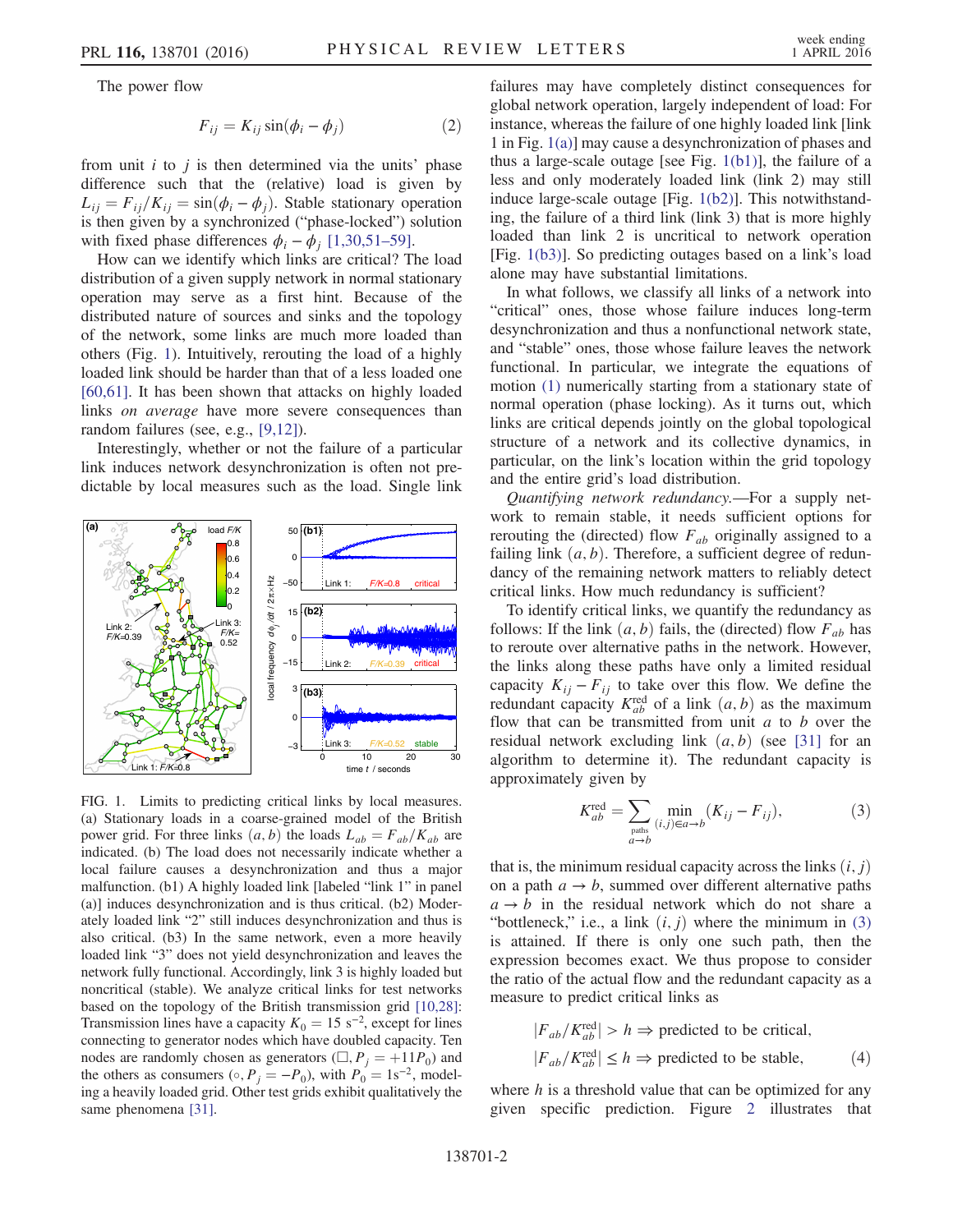<span id="page-2-0"></span>

FIG. 2. Redundant capacity indicates flow rerouting options. (a) Ratio between flows and redundant capacities (color coded), with the three links from Fig. [1](#page-1-0) indicated by arrows. (b) Dominant rerouting paths. (b1),(b2) For the two links (1, heavily loaded) and (2, moderately loaded), the flows to be rerouted are larger than the redundant capacity. The bottlenecks on the rerouting path are indicated by dashed red arrows. Thus,  $|F_{ab}/K_{ab}^{\text{red}}| > 1$ and these links are critical. (b3) For link 3, whereas more heavily loaded than link 2, the flow to be rerouted is smaller than the total available redundant capacity. Thus,  $|F_{ab}/K_{ab}^{\text{red}}| < 1$  and the link is stable.

predictions based on redundant capacity [\(4\)](#page-1-2) may work even for links where load-based predictions fail.

Flow rerouting in linear response.—Alternatively, we analyze how general alterations of the capacity of a single link modify the global operation of a network. Consider a small perturbation  $\kappa_{ij}$  of the network capacities at a single link  $(a, b)$  such that  $K'_{ij} = K_{ij} + \kappa_{ij}$  with  $\kappa_{ab} = \kappa_{ba} = \kappa_{ab}$ and  $\kappa_{ij} = 0$  for all other links. This perturbation induces a change  $\phi_i \rightarrow \phi'_i$  of the steady state phases of the network.

<span id="page-2-1"></span>Expanding the perturbed steady state  $[\ddot{\phi}'_j = \dot{\phi}_j]' = 0$  in Eq. [\(1\)\]](#page-0-0) to first order in the response  $\xi_i = \phi_i' - \phi_i$  yields

$$
\sum_{i} K_{ij} \cos(\phi_i - \phi_j)(\xi_i - \xi_j) = -\sum_{i} \kappa_{ij} \sin(\phi_i - \phi_j).
$$
\n(5)

During normal operation, we can assume that  $|\phi_i - \phi_j| \leq$  $\pi/2$  for all links [\[59\]](#page-5-1) and use [\(2\)](#page-1-3) to obtain the identity  $K_{ij}\cos(\phi_i - \phi_j) = \sqrt{K_{ij}^2 - F_{ij}^2} =: \tilde{K}_{ij}$ . This quantity characterizes the available capacity that the network may use to respond to perturbations in terms of the network topology and the original flows. We define the Laplacian matrix [\[62\]](#page-5-2)  $\Lambda_{ij} = -\overline{K}_{ij} + \delta_{i,j} \sum_{n} \overline{K}_{in}$ , using the Kronecker symbol  $(\delta_{x,y} = 1$  if  $x = y$  and  $\delta_{x,y} = 0$  otherwise). With the vectorial components  $q_i = (\delta_{i,a} - \delta_{i,b})$ , Eq. [\(5\)](#page-2-1) reads  $\Lambda \xi$  =  $\kappa L_{ab}$ *q*. This equation is linear but depends nonlinearly on <span id="page-2-4"></span>the system's unperturbed state variables  $\phi_i$ . Using the Moore-Penrose pseudoinverse  $T = \Lambda^+$  yields the phase responses

$$
\xi = \kappa L_{ab} Tq. \tag{6}
$$

<span id="page-2-2"></span>Thus, the power flow [\(2\)](#page-1-3) in the perturbed network is to first order in  $\kappa$  given by

$$
F'_{ij} = (K_{ij} + \kappa_{ij}) \sin(\phi_i - \phi_j + \xi_i - \xi_j)
$$
  
=  $F_{ij} + \kappa \eta_{ij \leftarrow ab}$ , (7)

where we have defined the *link susceptibility*  $\eta_{ij \leftarrow ab}$  =  $L_{ab} \times [\tilde{K}_{ij}(T_{jb} - T_{ja} - T_{ib} + T_{ia}) + (\delta_{ia}\delta_{jb} - \delta_{ja}\delta_{ib})]$ . So if capacities are perturbed slightly, Eq. [\(7\)](#page-2-2) tells us, to leading order in the perturbations  $\kappa$ , which flows increase, which decrease, and how much.

Even for perturbations  $\kappa$  that are not small, this linear response argument reliably predicts where the flow is rerouted [\[31\].](#page-4-6) To predict the magnitude of the flow change also for a total link failure, we self-consistently renormalize the linear response by replacing  $\kappa = -F_{ab}/\eta_{ab \leftarrow ab}$ , thereby ensuring that the flow of the defective link vanishes:  $F'_{ab} = 0$ . From this renormalized linear response theory, the modified estimates for the rerouted network flows read

$$
F_{ij}'' = F_{ij} - \frac{\eta_{ij \leftarrow ab}}{\eta_{ab \leftarrow ab}} F_{ab}.
$$
 (8)

The  $F_{i,j}^{\prime\prime}$  do, of course, depend on the considered link  $(a, b)$ , that for clarity does not explicitly appear as an index. Related measures are used in engineering where they are referred to as line outage distribution factors [\[63\]](#page-5-3).

<span id="page-2-3"></span>As the rerouted total flows on each link must not be larger than the respective link capacities, we propose the predicted maximum load  $\max_{(i,j)} [F_{ij}''/K_{ij}]$  as a discriminating feature between critical and stable links:

$$
\max_{(i,j)} |F''_{ij}/K_{ij}| > h \Rightarrow \text{predicted to be critical,}
$$
\n
$$
\max_{(i,j)} |F''_{ij}/K_{ij}| \le h \Rightarrow \text{predicted to be stable.}
$$
\n(9)

In addition, every link whose breakdown disconnects the network is predicted to be critical.

This renormalized linear response theory not only well identifies which links are critical, based on criterion [\(9\),](#page-2-3) it also predicts the value of the expected maximum load across the network [Fig. [3\(a\)\]](#page-3-0).

Load and topology coact.—The response [\(6\)](#page-2-4) and thus the susceptibility  $\eta$  are directly proportional to the load  $L_{ab}$ of a link. The load does determine its relevance, but other collective characteristics of the network are equally important.

For heavy loads, some of the responsive capacities  $K_{ii}$ tend to zero and the associated network becomes weakly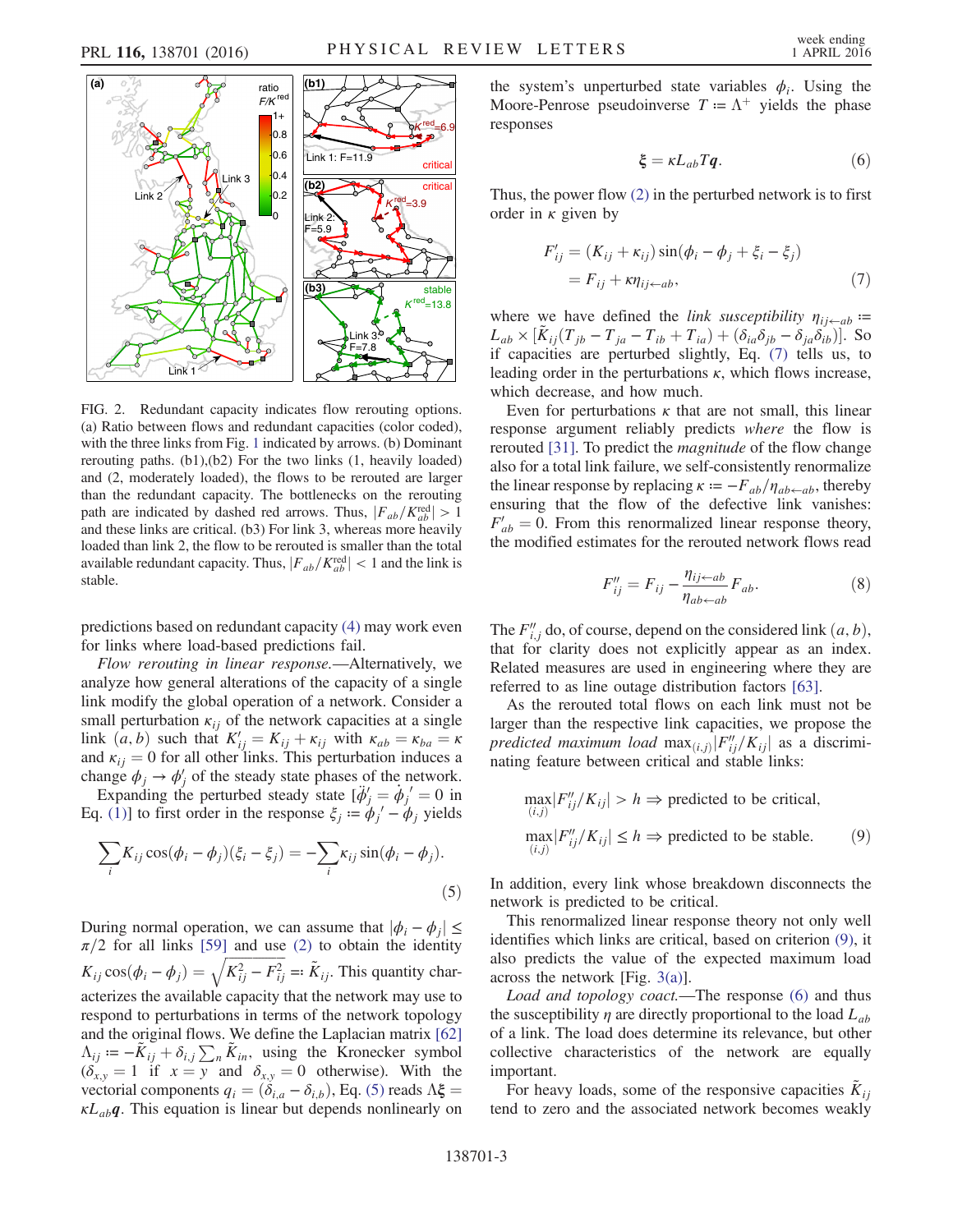<span id="page-3-0"></span>

FIG. 3. The renormalized linear response theory predicts critical links. (a) The renormalized linear response not only predicts which links are critical (red squares) and which are stable (green disks), it also accurately tells the maximum loads for stable links (solid line, no fit parameter). (b) The response as a function of the load  $L_{ab}$  of the failing link does grow proportionally to the load but also depends on other factors. (c) The response grows proportionally to the overlap  $|q \cdot v_2|$  with the Fiedler vector. The solid straight line with slope  $1/\lambda_2$  gives a strict lower bound; see Eq. [\(10\).](#page-3-2) Networks and parameters are as in Fig. [2.](#page-2-0)

<span id="page-3-2"></span>connected. The second eigenvalue  $\lambda_2$  of the Laplacian  $\Lambda$ , which measures the algebraic connectivity, becomes small (while  $\lambda_1 \equiv 0$ , independent of the network and operating state) [\[62\]](#page-5-2). Then the pseudoinverse  $T = \Lambda^+$  is dominated by  $1/\lambda_2$ , and the response is given by

$$
\xi \approx \frac{\kappa L_{ab}}{\lambda_2} (\mathbf{v}_2 \cdot \mathbf{q}) \mathbf{v}_2, \tag{10}
$$

up to terms of the order of  $1/\lambda_3$ . Here,  $v_2$  denotes the eigenvector associated with  $\lambda_2$ . Thus, the response is specifically also determined by two intrinsically collective properties of the load distribution: the inverse algebraic connectivity  $1/\lambda_2$  and the overlap  $(v_2 \cdot q)$ , which is large for links connecting different components of the network [\[31,64\]](#page-4-6). Direct numerical simulations confirm these theoretical predictions [Figs. [3\(b\)](#page-3-0) and [3\(c\)\]](#page-3-0).

Quality of critical link predictions.—The two proposed classifiers [\(4\)](#page-1-2) and [\(9\)](#page-2-3) enable the prediction of critical links with high accuracy. To test the performance, we generate 400 random network realizations, varying the generator positions, thereby analyzing 66 000 links in total. A quantitative assessment of the different classifiers is provided by a receiver operating characteristic (ROC) curve (Fig. [4](#page-3-1)), displaying the fraction of correct predictions of critical links (the sensitivity) as a function of the fraction of false alarms (the false positive rate) when the discrimination threshold  $h$  is varied. We see that the two classifiers introduced in this Letter closely approach the perfect operating point (0,1) with almost no false alarms and

<span id="page-3-1"></span>

FIG. 4. Improved quality of the critical link prediction. The receiver operating characteristic curves indicate a multifold increase in the prediction quality using the classifiers [\(4\)](#page-1-2) and [\(9\)](#page-2-3) in comparison to the load or flow. (Statistics for 66 000 links from 400 random grid realizations; model, topologies, and parameters are as in Fig. [1](#page-1-0).)

almost perfect sensitivity (Fig. [4\)](#page-3-1). The total number of incorrect predictions, including false alarms and missed critical links, is as small as 395 (0.6%) for the ratio [\(4\)](#page-1-2) and 920 (1.4%) for the linear response measure [\(9\)](#page-2-3). Thus, it is possible to reduce the incorrect predictions based on loads (3149, 4.7%) and flows (2937, 4.5%) by a factor of more than 7, thereby drastically improving performance. Other macroscopic quantifiers such as those based on the area under the ROC curve confirm this view. A similar improvement is found for other test grids with different topologies and parameters [\[31\].](#page-4-6)

The residual prediction errors indicate collective nonlinear effects in the grid. False alarms occur when the collective rerouting is significantly more efficient than assumed by the predictors. This occurs primarily when the flow change is strongly nonlinear, such that the linear response [\(9\)](#page-2-3) is no longer appropriate or when the rerouted flow  $|F_{ab}|$  in the redundant capacity measure [\(4\)](#page-1-2) is large. In addition, this measure misses some critical links when there are several independent rerouting paths, as it assumes that all paths are used equivalently which is not always satisfied [\[31\]](#page-4-6). Hence, classifier [\(9\)](#page-2-3) is preferable when  $|F_{ab}|$  is large, while [\(4\)](#page-1-2) is preferable when the load of all other edges is close to one.

Discussion.—In summary, we link the overall network topology with the load distribution resulting from the collective network dynamics and present nonlocal relations to identify a network's response to link failures. On this basis, we propose two network-based strategies to identify critical links by (i) quantifying the redundant capacity of the network and (ii) estimating the flow rerouting through developing a renormalized linear response theory. The analysis suggests that the two proposed predictors are well suited to identify critical links. In particular, they provide a substantial improvement of the quality of predicting critical links compared to predictions based on local measures such as a link's load. We emphasize that the quality of prediction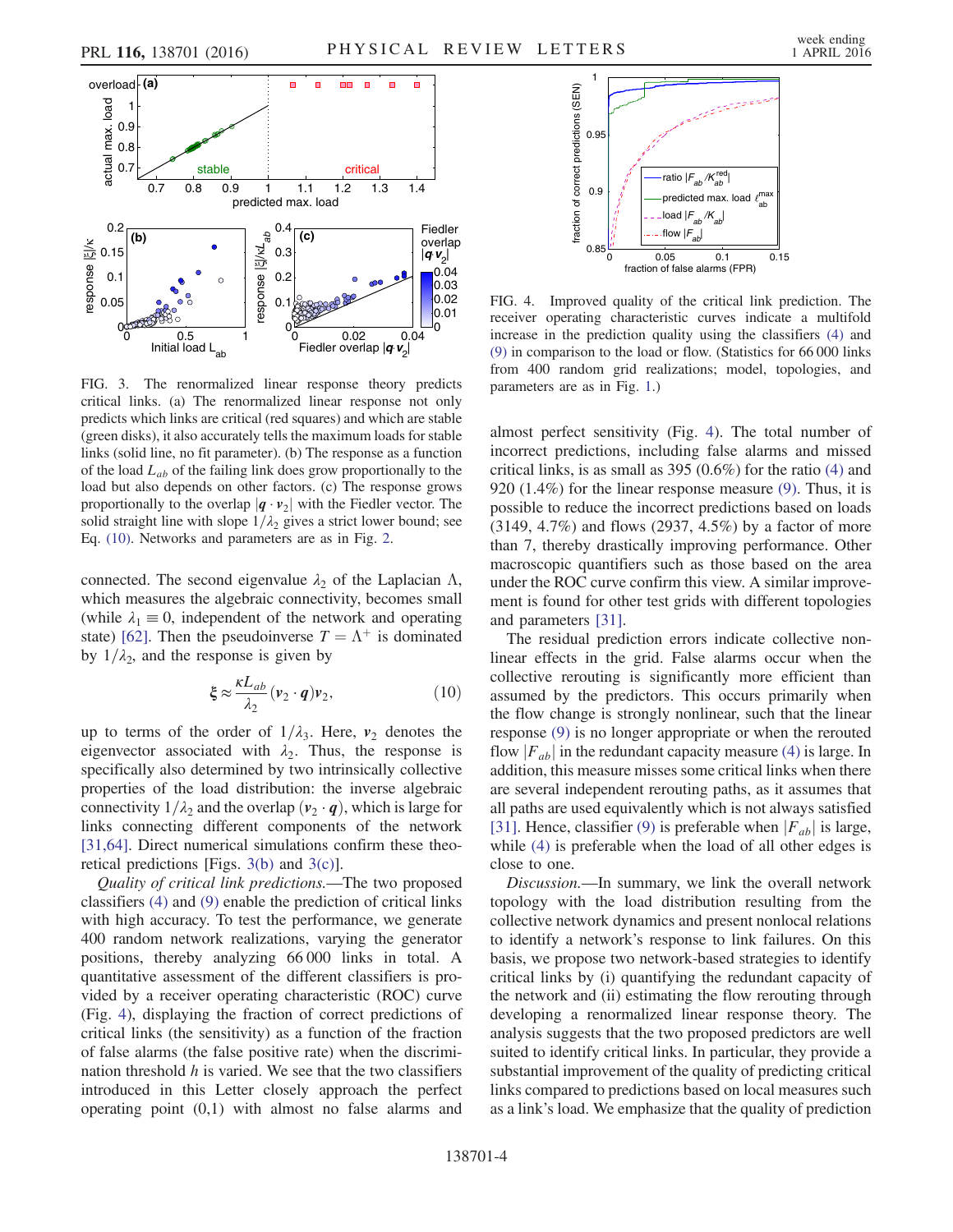is evaluated by statistical measures whereas the predicting measures are derived from insights about the topological connectivity and the nonlinear dynamics of the networks.

By construction, the proposed criteria readily generalize to other network topologies, to the physics of generic linear supply networks, and to complex load flow models as standard in engineering [\[31\]](#page-4-6). For network operation, the proposed predictors may provide key hints for initial analysis, because they suggest which links require special attention, e.g., in detailed large-scale simulations of power grid engineering. In particular, our insights about collective influences indicate that the weak spots of a network are not necessarily given by the most heavily loaded elements (cf. [\[9,12\]](#page-4-7)) and that network-based rather than local measures provide suitable guidelines for the security assessment of real-world power grids (cf. [\[19\]](#page-4-4)).

We thank Moritz Matthiae for valuable discussions and Peter Menck for providing network data. We gratefully acknowledge support from the Federal Ministry of Education and Research (BMBF Grants No. 03SF0472B and No. 03SF0472E to M. T. and D. W.), the Helmholtz Association (Grant No. VH-NG-1025 to D. W.), and the Max Planck Society to M. T.

- <span id="page-4-2"></span><span id="page-4-0"></span>[1] S. H. Strogatz, [Nature \(London\)](http://dx.doi.org/10.1038/35065725) 410, 268 (2001).
- <span id="page-4-1"></span>[2] S. M. Amin and B. F. Wollenberg, [IEEE Power Energy](http://dx.doi.org/10.1109/MPAE.2005.1507024) Mag. 3[, 34 \(2005\)](http://dx.doi.org/10.1109/MPAE.2005.1507024).
- [3] P. Pourbeik, P. Kundur, and C. Taylor, [IEEE Power Energy](http://dx.doi.org/10.1109/MPAE.2006.1687814) Mag. 4[, 22 \(2006\)](http://dx.doi.org/10.1109/MPAE.2006.1687814).
- <span id="page-4-3"></span>[4] E. Marris, [Nature \(London\)](http://dx.doi.org/10.1038/454570a) 454, 570 (2008).
- [5] W. Kröger, [Reliab. Eng. Syst. Safe.](http://dx.doi.org/10.1016/j.ress.2008.03.005) 93, 1781 (2008).
- [6] P. Hines, J. Apt, and S. Talukdar, [Energy Policy](http://dx.doi.org/10.1016/j.enpol.2009.07.049) 37, 5249 [\(2009\).](http://dx.doi.org/10.1016/j.enpol.2009.07.049)
- [7] R. Albert, H. Jeong, and A. Barabási, [Nature \(London\)](http://dx.doi.org/10.1038/35019019) 406, [378 \(2000\)](http://dx.doi.org/10.1038/35019019).
- <span id="page-4-7"></span>[8] R. Cohen, K. Erez, D. ben-Avraham, and S. Havlin, [Phys.](http://dx.doi.org/10.1103/PhysRevLett.86.3682) Rev. Lett. 86[, 3682 \(2001\)](http://dx.doi.org/10.1103/PhysRevLett.86.3682).
- <span id="page-4-8"></span>[9] R. Albert, I. Albert, and G. L. Nakarado, [Phys. Rev. E](http://dx.doi.org/10.1103/PhysRevE.69.025103) 69, [025103 \(2004\).](http://dx.doi.org/10.1103/PhysRevE.69.025103)
- [10] I. Simonsen, L. Buzna, K. Peters, S. Bornholdt, and D. Helbing, Phys. Rev. Lett. 100[, 218701 \(2008\).](http://dx.doi.org/10.1103/PhysRevLett.100.218701)
- [11] S. V. Buldyrev, R. Parshani, G. Paul, H. E. Stanley, and S. Havlin, [Nature \(London\)](http://dx.doi.org/10.1038/nature08932) 464, 1025 (2010).
- [12] P. Hines, E. Cotilla-Sanchez, and S. Blumsack, [Chaos](http://dx.doi.org/10.1063/1.3489887) 20, [033122 \(2010\).](http://dx.doi.org/10.1063/1.3489887)
- [13] D. Witthaut and M. Timme, [New J. Phys.](http://dx.doi.org/10.1088/1367-2630/14/8/083036) 14, 083036 [\(2012\).](http://dx.doi.org/10.1088/1367-2630/14/8/083036)
- [14] D. Witthaut and M. Timme, [Eur. Phys. J. B](http://dx.doi.org/10.1140/epjb/e2013-40469-4) **86**, 377 (2013).
- [15] D. Helbing, [Nature \(London\)](http://dx.doi.org/10.1038/nature12047) **497**, 51 (2013).
- [16] D. Heide, L. von Bremen, M. Greiner, C. Hoffmann, M. Speckmann, and S. Bofinger, [Renewable Energy](http://dx.doi.org/10.1016/j.renene.2010.03.012) 35, 2483 [\(2010\).](http://dx.doi.org/10.1016/j.renene.2010.03.012)
- [17] P. Milan, M. Wächter, and J. Peinke, [Phys. Rev. Lett.](http://dx.doi.org/10.1103/PhysRevLett.110.138701) 110, [138701 \(2013\).](http://dx.doi.org/10.1103/PhysRevLett.110.138701)
- [18] T. Pesch, H.-J. Allelein, and J.-F. Hake, [Eur. Phys. J. Spec.](http://dx.doi.org/10.1140/epjst/e2014-02214-y) Top. 223[, 2561 \(2014\)](http://dx.doi.org/10.1140/epjst/e2014-02214-y).
- <span id="page-4-4"></span>[19] R. Baldick et al., in Proceedings of the IEEE Power and Energy Society General Meeting—Conversion and Delivery of Electrical Energy in the 21st Century, 2008 (IEEE, New York, 2008), p. 1.
- [20] E. Bompard, M. Masera, R. Napoli, and F. Xue, in Critical Information Infrastructure Security, Lect. Notes Comput. Sci. Vol. 5508, edited by R. Setola and S. Geretshuber (Springer, Berlin, 2009), p. 144.
- [21] C. M. Schneider, A. A. Moreira, J. S. Andrade, S. Havlin, and H. J. Herrmann, [Proc. Natl. Acad. Sci. U.S.A.](http://dx.doi.org/10.1073/pnas.1009440108) 108, 3838 [\(2011\).](http://dx.doi.org/10.1073/pnas.1009440108)
- [22] D. Grady, C. Thiemann, and D. Brockmann, [Nat. Commun.](http://dx.doi.org/10.1038/ncomms1847) 3[, 864 \(2012\).](http://dx.doi.org/10.1038/ncomms1847)
- <span id="page-4-5"></span>[23] P.J. Menck, J. Heitzig, J. Kurths, and H.J. Schellnhuber, [Nat. Commun.](http://dx.doi.org/10.1038/ncomms4969) 5, 3969 (2014).
- [24] M. T. Schaub, J. Lehmann, S. N. Yaliraki, and M. Barahona, [Network Sci.](http://dx.doi.org/10.1017/nws.2014.4) 2, 66 (2014).
- [25] J. Salmeron, K. Wood, and R. Baldick, [IEEE Trans. Power](http://dx.doi.org/10.1109/TPWRS.2004.825888) Syst. 19[, 905 \(2004\).](http://dx.doi.org/10.1109/TPWRS.2004.825888)
- [26] European Network of Transmission System Operators for Electricity, Continental Europe Operation Handbook, [https://www.entsoe.eu/publications/system](https://www.entsoe.eu/publications/system-operations-reports/operation-handbook)-operations[reports/operation](https://www.entsoe.eu/publications/system-operations-reports/operation-handbook)‑handbook.
- [27] E. Katifori, G. J. Szöllősi, and M. O. Magnasco, [Phys. Rev.](http://dx.doi.org/10.1103/PhysRevLett.104.048704) Lett. 104[, 048704 \(2010\)](http://dx.doi.org/10.1103/PhysRevLett.104.048704).
- [28] M. Rohden, A. Sorge, M. Timme, and D. Witthaut, [Phys.](http://dx.doi.org/10.1103/PhysRevLett.109.064101) Rev. Lett. 109[, 064101 \(2012\).](http://dx.doi.org/10.1103/PhysRevLett.109.064101)
- [29] A. R. Bergen and D. J. Hill, [IEEE Trans. Power Appar. Syst.](http://dx.doi.org/10.1109/TPAS.1981.316883) PAS-100[, 25 \(1981\).](http://dx.doi.org/10.1109/TPAS.1981.316883)
- [30] G. Filatrella, A. H. Nielsen, and N. F. Pedersen, [Eur. Phys.](http://dx.doi.org/10.1140/epjb/e2008-00098-8) J. B 61[, 485 \(2008\).](http://dx.doi.org/10.1140/epjb/e2008-00098-8)
- <span id="page-4-6"></span>[31] See Supplemental Material at [http://link.aps.org/](http://link.aps.org/supplemental/10.1103/PhysRevLett.116.138701) [supplemental/10.1103/PhysRevLett.116.138701](http://link.aps.org/supplemental/10.1103/PhysRevLett.116.138701) for more details on the power grid model, the calculation of the classifiers, the statistical assessment of classifiers, and additional data for other network topologies and other supply network models, which includes Refs. [32–50].
- [32] J.J. Grainger and W.D. Stevenson, Jr., Power System Analysis (McGraw-Hill, New York, 1994).
- [33] P. Kundur, Power System Stability and Control (McGraw-Hill, New York, 1994).
- [34] J. Machowski, J. Bialek, and J. Bumby, Power System Dynamics, Stability and Control (Wiley, New York, 2008).
- [35] F. Dörfler and F. Bullo, [IEEE Trans. Circuits Syst. I](http://dx.doi.org/10.1109/TCSI.2012.2215780) 60, 150 [\(2013\).](http://dx.doi.org/10.1109/TCSI.2012.2215780)
- [36] Y. Kuramoto, in Proceedings of the International Symposium on on Mathematical Problems in Theoretical Physics, Lect. Notes Phys. Vol. 39, edited by H. Araki (Springer, New York, 1975), p. 420.
- [37] S. H. Strogatz, [Physica \(Amsterdam\)](http://dx.doi.org/10.1016/S0167-2789(00)00094-4) **143D**, 1 (2000).
- [38] J. A. Acebrón, L. L. Bonilla, C. J. Pérez Vicente, F. Ritort, and R. Spigler, [Rev. Mod. Phys.](http://dx.doi.org/10.1103/RevModPhys.77.137) 77, 137 (2005).
- [39] K. Schmietendorf, J. Peinke, R. Friedrich, and O. Kamps, [Eur. Phys. J. Spec. Top.](http://dx.doi.org/10.1140/epjst/e2014-02209-8) 223, 2577 (2014).
- [40] K. Purchala, L. Meeus, D. Van Dommelen, and R. Belmans, in Proceedings of the IEEE Power Engineering Society General Meeting (IEEE, New York, 2005), Vol. 1, pp. 454–459.
- [41] D. Van Hertem, J. Verboomen, K. Purchala, R. Belmans, and W. Kling, in Proceedings of the 8th IEEE International